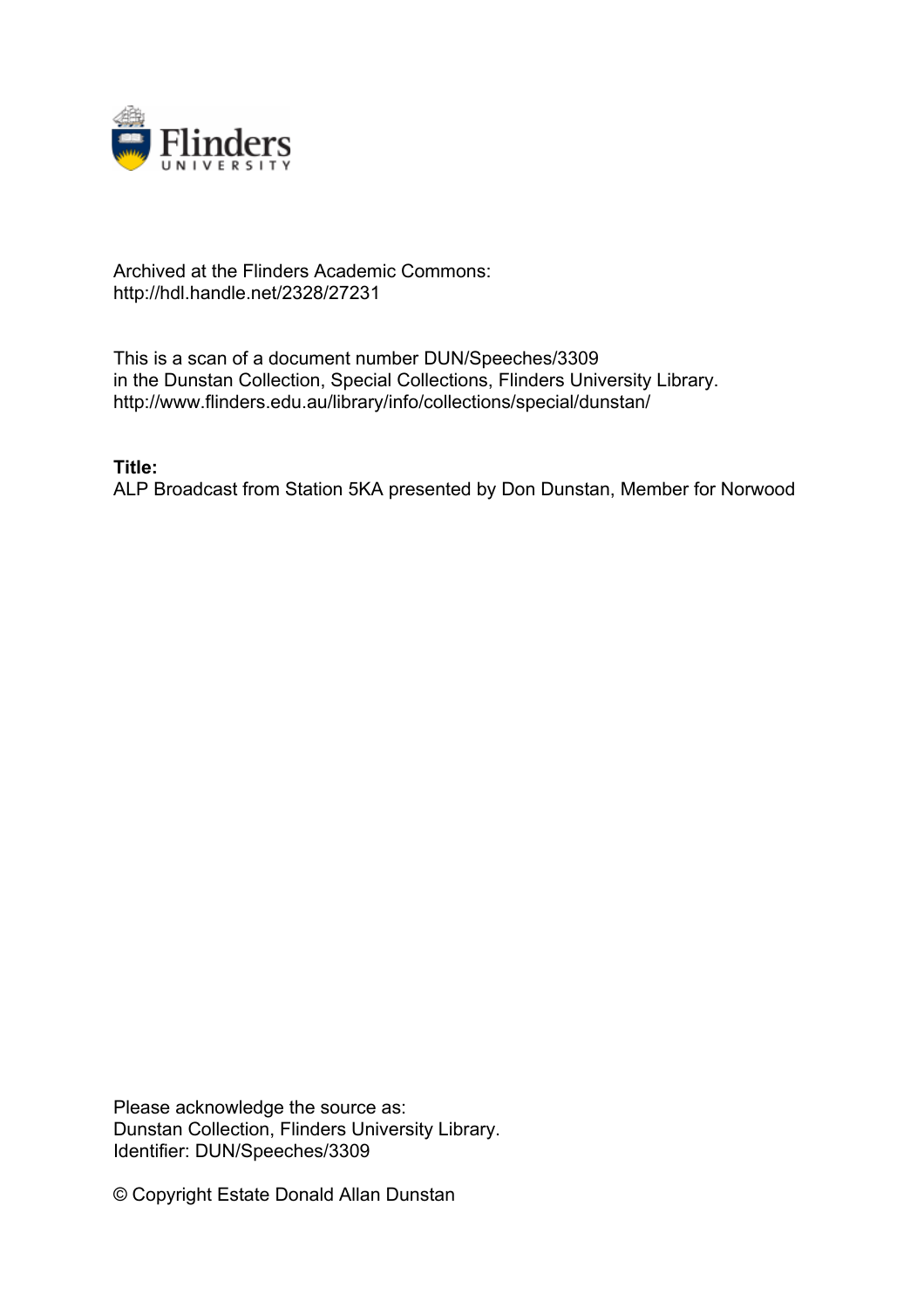## A.L.P. BROADCAST - 5KA - 12TH JUNE. 1961 PRESENTED BY DON DUNSTAN. MEMBER FOFNORWOOD

**33o<?** 

Last Thursday night, the people of Australia were offered the entrancing spectacle of the Rt. Hon. Robert Gordon Menzies assuring them in honeyed tones that the present economic situation was nothing at all to worry about. There was, he admitted, "a little bit of difficulty here and there" in the way of unemployment, but this was merely temporary and this time next year we would all be wondering what we had been worrying about.

A day or 30 earlier, the same suave gentleman had said that in remedying any economic situation you had to step on somebody's corns and the right thing to do was to decide whose corns to tread on.

Aell let's just take a closer look at these assertions of his. Was it necessary to tread oh anyone's corns?

The economic situation with which the government was faced was that, following on their stupid abandonment of import control, Australia was importing far more than it could continue to afford to pay for. There was within the community a high demand for durable consumers goods as a result of uncontrodled hire purchase finance, and some of the goods so demanded required the import of overseas raw materials or equipment. What was more, insufficient of the countries investment was being channelled to public expend itre and development.

Now there was a way to ease this situation without causing a recession. The Government should have reimposed selective import controls and retained power at a referendum with the support Labor had already pledged, to internal consumer credit and capital issues and interest rates. Investments could have been re-channelled without economic difficulty and the reduction of credit to unnecessary production could have been compensated for by the expansion of credit in development. If some firms were then forced to reduce, there would be other jobs immediately available for men to go to. There need have been no recession at all.

The Liberal Party's own members on the Federal Constitutional